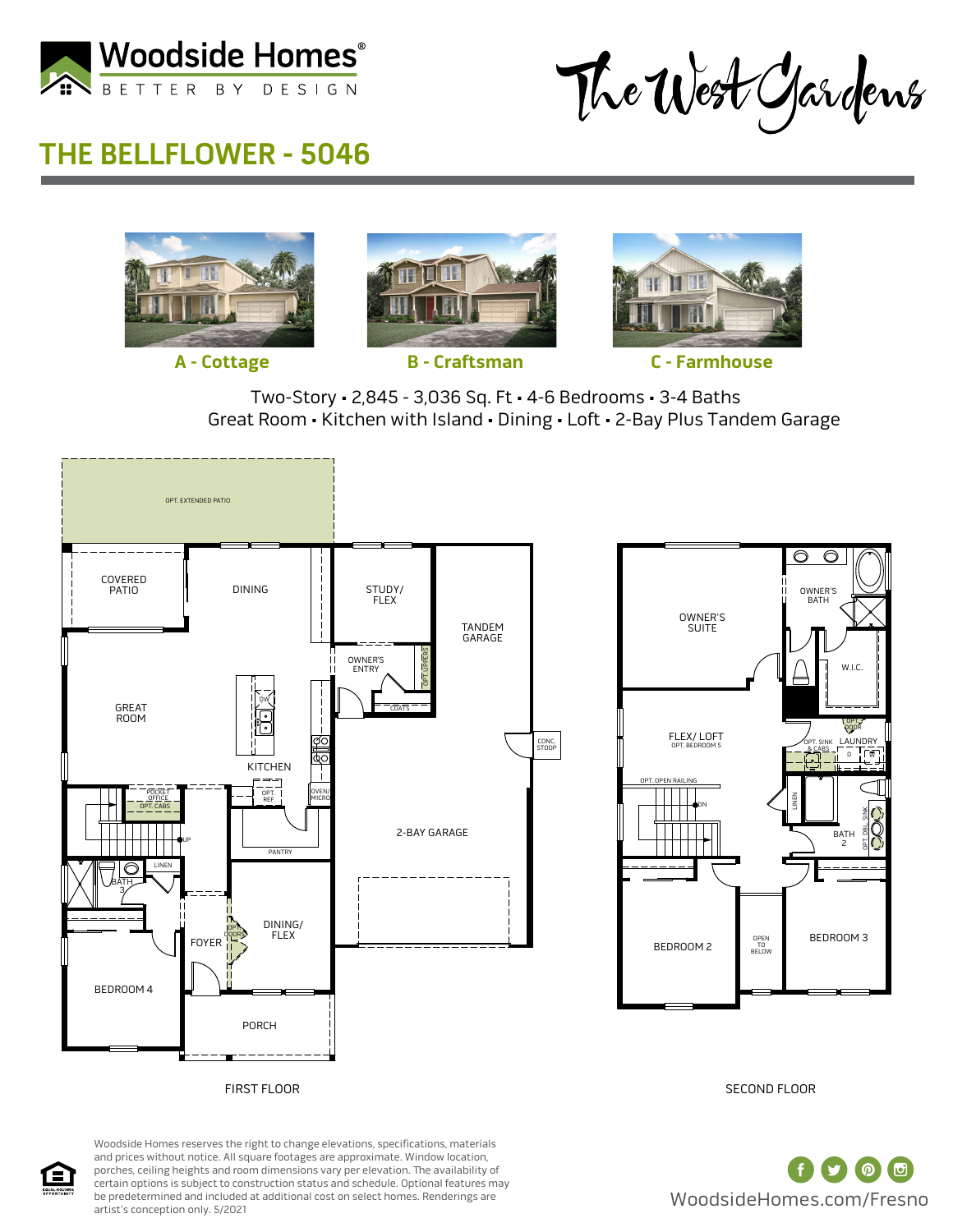

The West Gardens

### **THE BELLFLOWER - 5046**

# **OPTIONS**



OPT. CALIFORNIA ROOM

Woodside Homes reserves the right to change elevations, specifications, materials and prices without notice. All square footages are approximate. Window location, porches, ceiling heights and room dimensions vary per elevation. The availability of certain options is subject to construction status and schedule. Optional features may be predetermined and included at additional cost on select homes. Renderings are artist's conception only. 5/2021